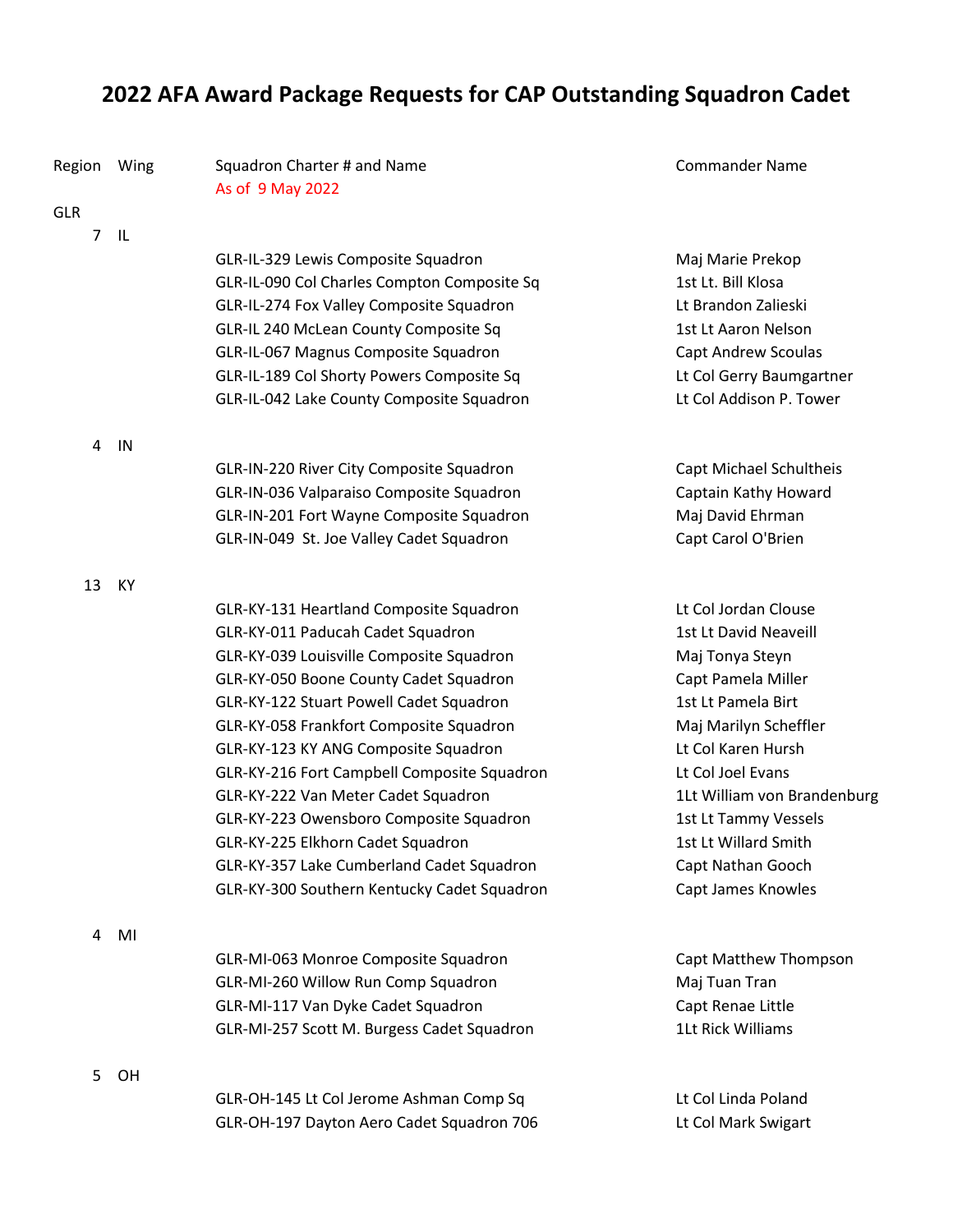|              |           | GLR-OH-234 Victor Hammond Comp Sq 234<br>GLR-OH-219 Medina County Skyhawks Comp Sq<br>OH-115 GLR Capt. Eddie Rickenbacker Comp Sq | 1st Lt David Rose<br>Capt Ryan McNeilly<br>Lt Elizabeth Saunders |
|--------------|-----------|-----------------------------------------------------------------------------------------------------------------------------------|------------------------------------------------------------------|
| $2^{\circ}$  | WI        |                                                                                                                                   |                                                                  |
|              |           | GLR-WI-049 Tri-County Composite Squadron                                                                                          | <b>1stLt Andre Pichette</b>                                      |
|              |           | GLR-WI-161 Eau Claire Composite Squadron                                                                                          | Capt Kristin Walukas                                             |
| <b>MAR</b>   |           |                                                                                                                                   |                                                                  |
| $\mathbf{1}$ | DE        |                                                                                                                                   |                                                                  |
|              |           | MAR-DE-020 North Chesapeake Cadet Sq                                                                                              | Capt Shawn Mahan                                                 |
| 9            | MD        |                                                                                                                                   |                                                                  |
|              |           | MAR-MD-011 College Park Composite Squadron                                                                                        | Lt Col Barry Feinstein                                           |
|              |           | MAR-MD-007 Calvert Cadet Squadron                                                                                                 | Capt Kimberly Mueller                                            |
|              |           | MAR-MD-013 Towson Composite Squadron                                                                                              | Lt Col Kevin Mullen                                              |
|              |           | MAR-MD-879 Granite Cadet Squadron                                                                                                 | Lt Col Brenda A. Reed                                            |
|              |           | MAR-MD-089 St. Mary's Composite Squadron                                                                                          | Maj Dennis G Villar                                              |
|              |           | MAR-MD-890 Esperanza Middle School Flight                                                                                         | Capt Steve Lang                                                  |
|              |           | MAR-MD-008 Harford Composite Squadron                                                                                             | 1st Lt Michael Higgins                                           |
|              |           | MAR-MD-025 Middletown Cadet Squadron                                                                                              | 1st Lt Daniel McCaffery                                          |
|              |           | MAR-MD-332 Upper Montgomery Comp Sq                                                                                               | Maj Stephen Weinhold                                             |
| 3            | Nat Cap   |                                                                                                                                   |                                                                  |
|              |           | MAR-DC-060 Challenger 1 Cadet Squadron                                                                                            | Capt Justin Strait                                               |
|              |           | MAR-DC-053 Fairfax Composite Squadron                                                                                             | Capt Roland Wright                                               |
|              |           | MAR-DC-051 Tuskegee Composite Squadron                                                                                            | Col Richard Cooper                                               |
| 6            | <b>NC</b> |                                                                                                                                   |                                                                  |
|              |           | MAR-NC-300 Union County Composite Sq                                                                                              | Lt Col Michael Krueger                                           |
|              |           | MAR-NC-007 Fayetteville Composite Squadron                                                                                        | Lt Col Travis Pope                                               |
|              |           | MAR-NC-170 Brunswick County Composite Sq                                                                                          | Capt Karl Noffke                                                 |
|              |           | MAR-NC-150 Orange County Composite Sq                                                                                             | Capt Ronald Long                                                 |
|              |           | MAR-NC-050 Shelby Composite Squadron                                                                                              | Lt John Higdon                                                   |
|              |           | MAR-NC-301 Apex Cadet Squadron                                                                                                    | Capt Brandon Baker                                               |
| 3            | <b>SC</b> |                                                                                                                                   |                                                                  |
|              |           | MAR-SC-113 ACE Basin Composite Squadron                                                                                           | 1st Lt Bill Moylan                                               |
|              |           | MAR-SC-020 Florence Composite Squadron                                                                                            | Capt Jane Proell                                                 |
|              |           | MAR-SC-014 Greenville Composite Squadron                                                                                          | 1Lt Andy Georgia                                                 |
| 12           | VA        |                                                                                                                                   |                                                                  |
|              |           | MAR-VA-088 Newport News Composite Sq                                                                                              | Capt Tamara Munger                                               |
|              |           | MAR-VA-130 Burke Composite Squadron                                                                                               | Capt Sara Demyanovich,                                           |
|              |           | MAR-VA-007 William P. Knight Composite Sq                                                                                         | 1st Lt Lester Flores                                             |
|              |           | MAR-VA-135 Minuteman Composite Squadron                                                                                           | Capt Adrian Joye                                                 |
|              |           | MAR-VA-040 Winchester Composite Squadron                                                                                          | 1st Lt Noel Morrison                                             |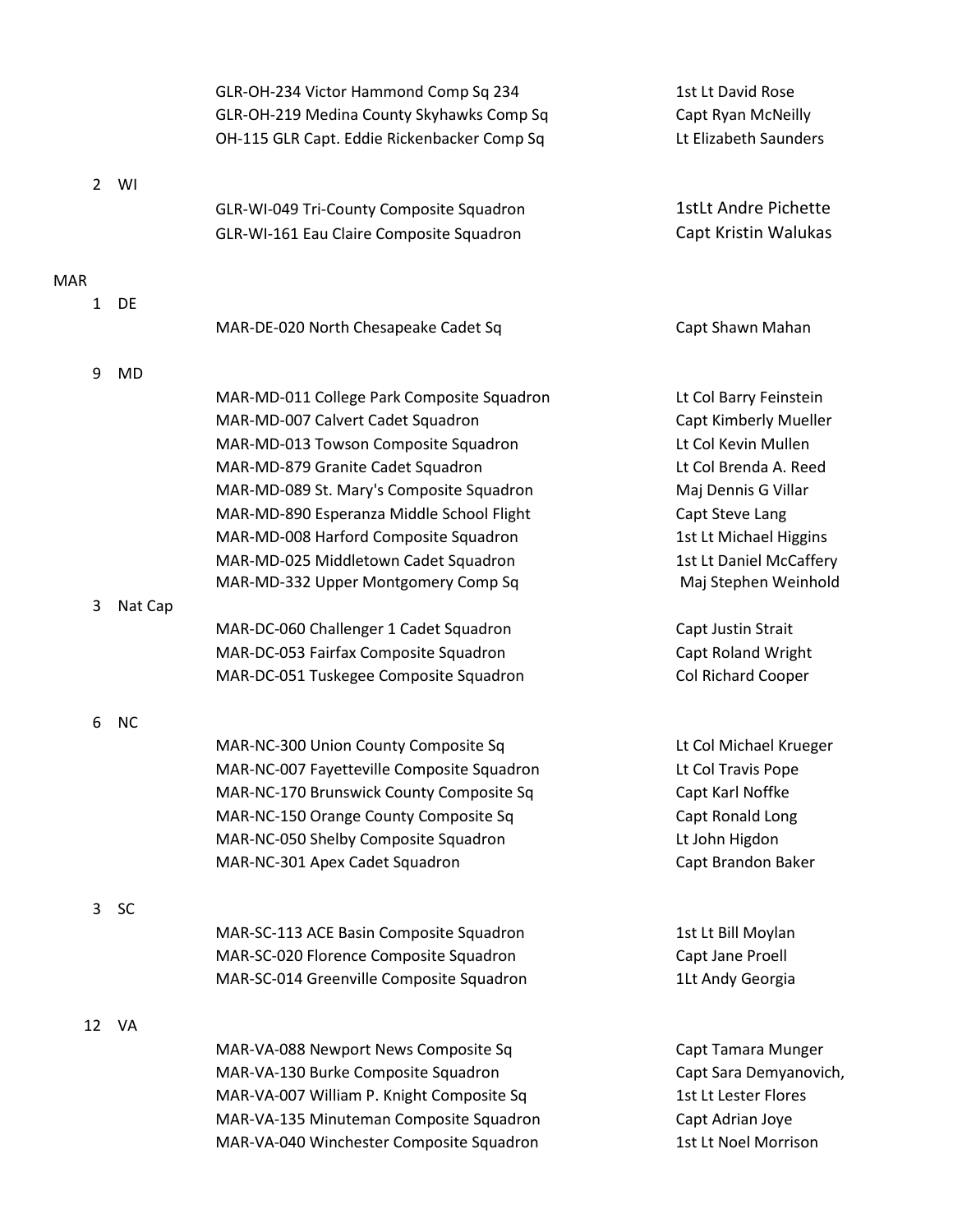MAR-VA-060 Southside Composite Squadron Capt. James Manning MAR-VA-002 Augusta Composite Squadron Capt A J Burns MAR-VA-091 Hanover Composite Squadron 1st Lt Michael Baylor MAR-VA-095 Coastal Composite Squadron Manuel Maj Theodore Warnock MAR-VA-108 Fredericksburg Composite Sq 1Lt Sandra Allen MAR-VA-117 Leesburg Composite Squadron 1st Lt Shannon Smith MAR-VA-017 Lynchburg Composite Squadron Lt Col Edward Williams

0 WV

## **NCR**

- 0 IA
- 1 KS

NCR-KS-125 Emerald City Composite Squadron Capt Brad Hawthorne

12 MN

NCR-MN-021 Anoka County Composite Sq May Maj Mary Albright NCR-MN-131 Ft Snelling Cadet Squadron Maj Kimberly Scales NCR-MN-132 Owatonna Composite Squadron 1st Lt Jim Stanoch NCR-MN-113 Worthington Composite Squadron 1st Lt Randy Reum NCR-MN-030 Viking Composite Squadron Let Col John Hoeck NCR-MN-122 St. Croix Composite Squadron Maj Michael Bordonaro NCR-MN-135 Alexandria Composite Squadron Lt Rachel Walsh NCR-MN-042 Saint Paul Composite Squadron Maj Matt Heffron NCR-MN-048 Mankato Composite Squadron 1Lt Dwight Tostenson NCR-MN-016 Duluth Composite Squadron Capt Mike St. John NCR-MN-121 Hutchison Composite Squadron Capt Andrew Heisel NCR-MN-116 St. Cloud Composite Squadron Luck Lt Col Shawn Warneke

2 MO

NCR-MO-147 Table Rock Lake Composite Sq Capt Stephen Lind NCR-MO-140 Platte Valley CAP Composite Sq Capt Michael Spry

4 NE NCR-NE-019 Omaha Composite Squadron Maj John Pineda NCR-NE-800 Burke HS Cadet Squadron SM Melanie Boudreault NCR NE-093 Lee Bird Composite Squadron 2Lt Dean Dike NCR-NE-002 Offutt Composite Squadron Capt David Farley

1 ND NCR-ND-119 199th ANG Cadet Squadron 1Lt Samuel Luebbe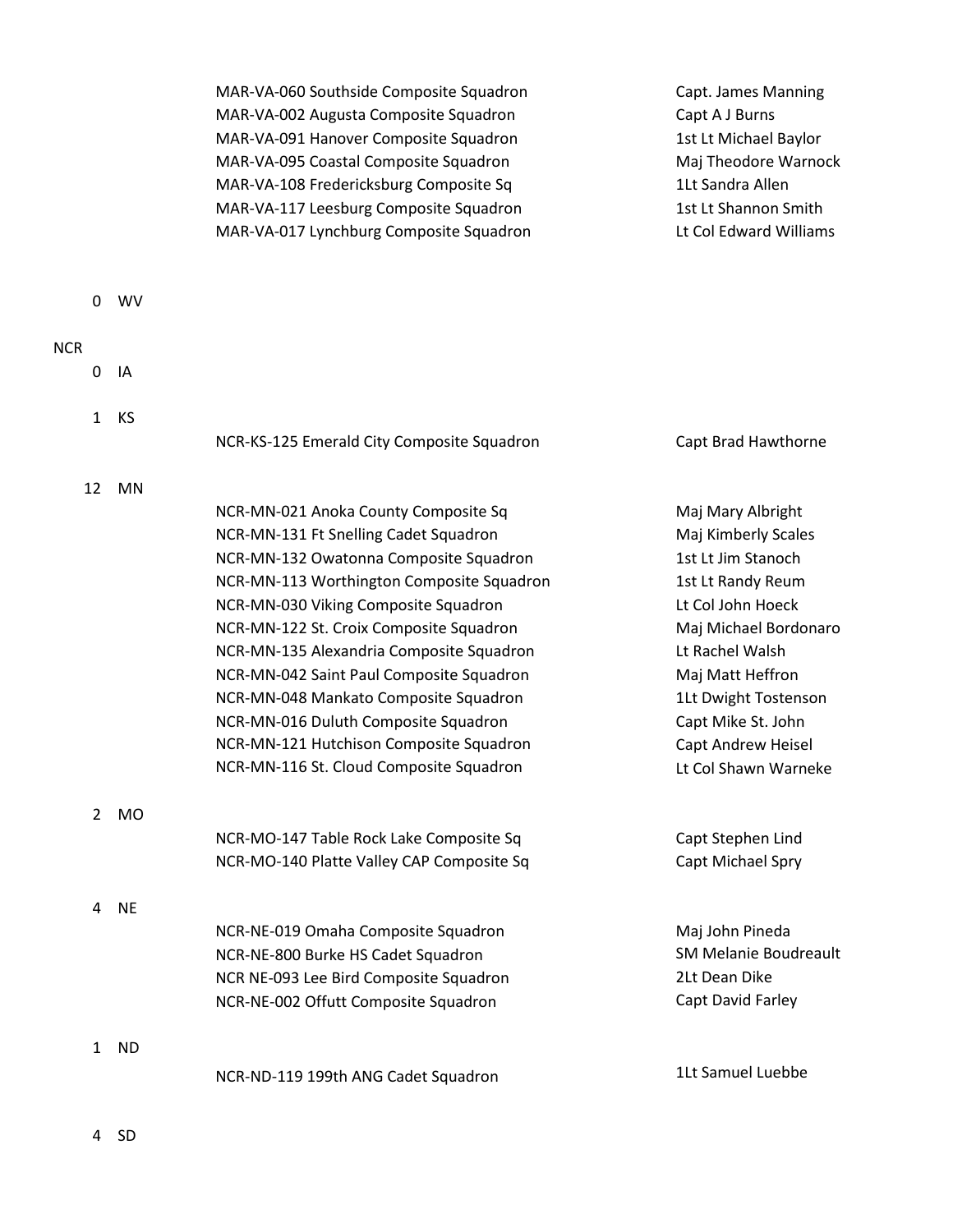|                |           | NCR-SD-007 Lincoln County Composite Sq       | Capt Denise Clement        |
|----------------|-----------|----------------------------------------------|----------------------------|
|                |           | NCR-SD-068 Crazy Horse Composite Squadron    | Capt Donald Weiand         |
|                |           | NCR-SD-033 Miller Flight                     | Capt Richard Rezac         |
|                |           | NCR-SD-050 Sioux Falls Composite Squadron    | 1st Lt Travis Robinson     |
|                |           |                                              |                            |
| <b>NER</b>     |           |                                              |                            |
| 1              | <b>CT</b> |                                              |                            |
|                |           | NER-CT-075 Thames River Composite Squadron   | 1Lt David Pineau           |
| $\overline{2}$ | ME        |                                              |                            |
|                |           | NER-ME-058 058 Composite Squadron            | Capt Dean M. Goodman       |
|                |           | NER-ME-077 Lewiston Auburn Composite Sq      | Maj Mark Hyland            |
|                |           |                                              |                            |
| 7              | MA        |                                              |                            |
|                |           | NER-MA-071 Pilgrim Composite Squadron        | Maj Phillip Balboni        |
|                |           | NER-MA-007 Goddard Cadet Squadron            | Capt Antonio Fontes        |
|                |           | NER-MA-043 Hanscom Composite Squadron        | Lt Col David A. Druga      |
|                |           | NER-MA-022 Worcester Cadet Squadron          | Maj Joseph Zwirblia        |
|                |           | NER-MA-019 Beverly Composite Squadron        | Lt Col Larry Dunn          |
|                |           | NER-MA-059 Lt Col Frank Pocher Minte Man Sq  | Maj Sharon Ingraham        |
|                |           | NER-MA-005 Bridgewater ST Univer Comp Sq     | Capt Loren G. Herren       |
| $\mathbf{1}$   | <b>NH</b> |                                              |                            |
|                |           | NER-NH-010 Seacoast Composite Squadron       | Capt Michelle Wegner       |
| 12             | <b>NJ</b> |                                              |                            |
|                |           | NER-NJ-092 Twin Pine Composite Squadron      | 1st Lt Hope L. Morante     |
|                |           | NER-NJ-058 Lone Eagle Composite Squadron     | Capt Peter Hinge           |
|                |           | NER-NJ-093 Picatinny Composite Squadron      | 1st Lt Robert Oszust       |
|                |           | NER-NJ-035 Teaneck Composite Squadron        | Maj Noel Bobet             |
|                |           | NER-NJ-102 Captain "Bud" Jackson Comp Sq     | Capt Jose Vergara          |
|                |           | NER-NJ-079 Air Victory Museum Comp Sq        | Maj James Plunkett         |
|                |           | NER-NJ-097 Teterboro Composite Squadron      | Lt Col Kevin Sands         |
|                |           | NER-NJ-059 Jack Schweiker Composite Sq       | <b>Capt Timothy Sperry</b> |
|                |           | NER-NJ-073 Curtiss-Wright Composite Sq       | Lt Col Carol McCloud       |
|                |           | NER-NJ-086 Maj Thomas B. McGuire Comp Sq     | Maj William C. Petzinger   |
|                |           | NER-NJ-105 Atlantic County Composite Sq      | Capt Kenneth C Kisby Sr    |
|                |           | NER-NJ-107 Delaware Valley Composite Sq      | 1Lt Chris Konopada         |
| 8              | <b>NY</b> |                                              |                            |
|                |           | NER-NY-117 Col. Francis S. Gabreski Cadet Sq | Capt Tina Vanek            |
|                |           | NER-NY-283 Twin Tiers Cadet Squadron         | Capt Elizbeth Milewski     |
|                |           | NER-NY-033 Putnam County Composite Sq        | Maj Elena MacDermant       |
|                |           | NER-NY-273 Rochester Composite Sq            | 1Lt David L Kendig         |
|                |           | NER-NY-048 Westchester Cadet Squadron 1      | Capt Jennifer Moon         |
|                |           |                                              |                            |

NER-NY-422 Lt Anthony L Willsea Cadet Sq Lt Col Joseph Wolff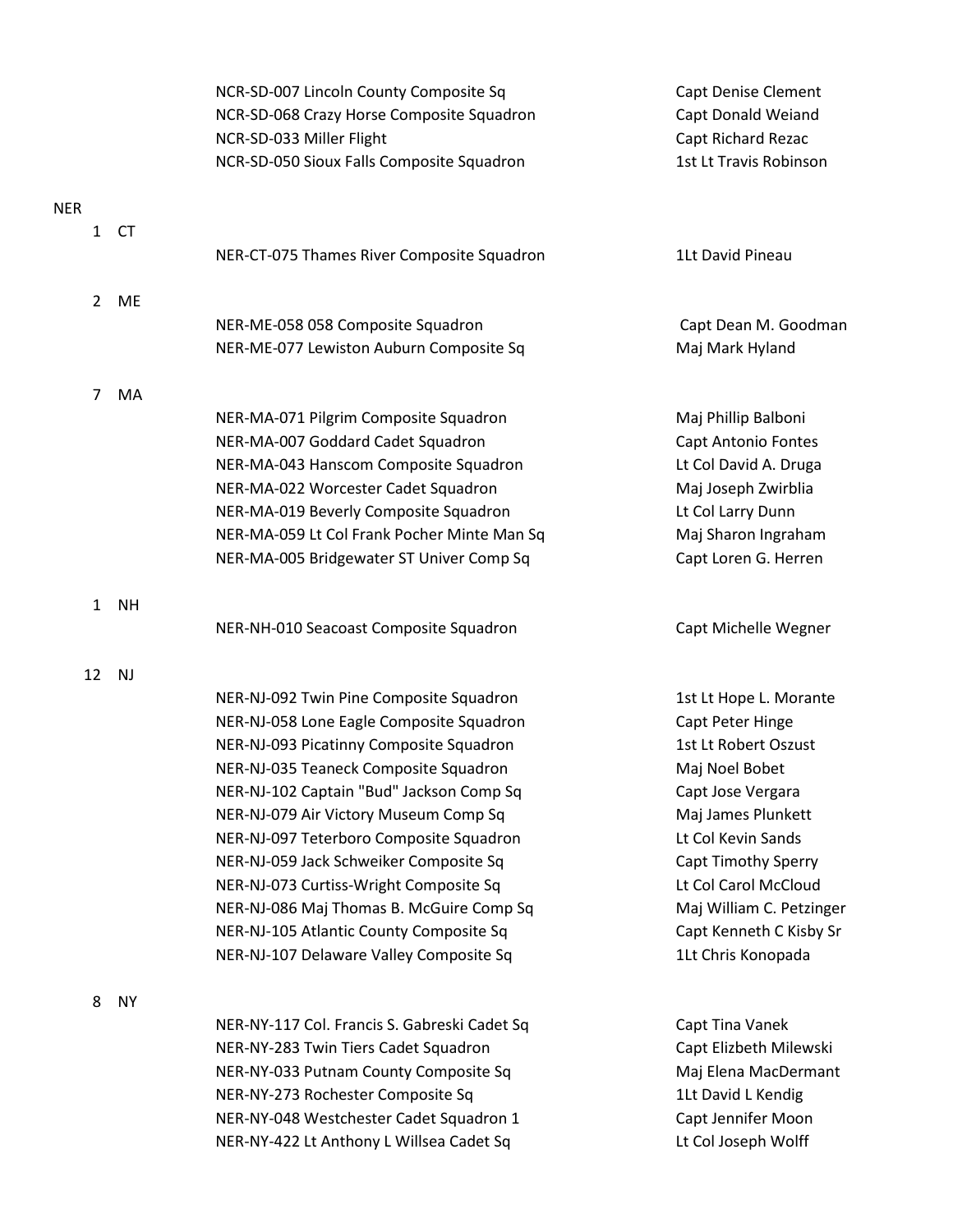|            |                |                | NER-NY-311 9th Suffolk Cadet Squadron<br>NER-NY-301 Phoenix Composite Squadron | Maj Warren M. Weiss<br>Capt Mark Anderson    |
|------------|----------------|----------------|--------------------------------------------------------------------------------|----------------------------------------------|
|            | 4              | PA             |                                                                                |                                              |
|            |                |                | NER-PA-160 Willow Grove JRB Comp Sq 902                                        | Capt Tudor Panaitescu                        |
|            |                |                | NER-PA-258 Cambria County Composite Sq                                         | 2LT Patrick J. Kovalsky                      |
|            |                |                | NER-PA-502 Erie Composite Squadron                                             | Lt Trevor Fichera                            |
|            |                |                | NER-PA-303 Braden Composite Squadron                                           | Capt Joseph Knapp                            |
|            | $\mathbf{1}$   | R <sub>l</sub> |                                                                                |                                              |
|            |                |                | NER-RI-003 102nd Composite Squadron                                            | Maj Shawn Wilson                             |
|            | $2^{\circ}$    | VT             |                                                                                |                                              |
|            |                |                | NER-VT-033 Capital Composite Squadron                                          | Capt Joseph Bosley                           |
|            |                |                | NER-VT-009 Rutland Composite Squadron                                          | Capt Alan Colvin                             |
| <b>PCR</b> |                |                |                                                                                |                                              |
|            | 4              | AK             |                                                                                |                                              |
|            |                |                | PCR-AK-093 Lake Hood Cadet Squadron                                            | Capt Karen Padgett<br>Lt Col Brian H. Porter |
|            |                |                | PCR-AK-015 Polaris Composite Squadron<br>PCR-AK-027 Delta Force Cadet Squadron | Capt Kristina Schmidt                        |
|            |                |                | PCR-AK-076 Birchwood Composite Squadron                                        | 2Lt Rena Anderson                            |
|            |                |                |                                                                                |                                              |
|            | $\overline{7}$ | CA             |                                                                                |                                              |
|            |                |                | PCR-CA-034 Auburn-Starr Composite Sq 92                                        | Capt Rex DeMartini                           |
|            |                |                | PCR-CA-096 Diablo Valley Comp Sq                                               | Maj Eric Meinbress                           |
|            |                |                | PCR-CA-224 Squadron 121                                                        | Capt. Ryan Uhles                             |
|            |                |                | PCR-CA-346 Tri-Valley Composite Squadron 156                                   | Capt Joseph Spears                           |
|            |                |                | PCR-CA-414 San Francisco Cadet Squadron 86                                     | Lt Col Grace Edinboro                        |
|            |                |                | PCR-CA-292 Los Angeles Cadet Squadron 138                                      | Lt Col Charles Wiest                         |
|            |                |                | PCR-CA-204 Camarillo Composite Squadron 61                                     | Capt Todd Krueger                            |
|            | 3              | HI             |                                                                                |                                              |
|            |                |                | PCR-HI-077 77th St. Louis Crusaders Comp Sq                                    | Lt Col Edward Green                          |
|            |                |                | PCR-HI-057 Maui County Composite Squadron                                      | 1Lt Darryl Barret Ng                         |
|            |                |                | PCR-HI-030 Maryknoll Cadet Squadron                                            | 1Lt Denton Alvarado                          |
|            | 3              | <b>NV</b>      |                                                                                |                                              |
|            |                |                | PCR-NV-065 Henderson Composite Squadron                                        | Lt Col David Sellen                          |
|            |                |                | PCR-NV-054 Reno Composite Squadron                                             | Capt Mark Silver                             |
|            |                |                | PCR-NV-077 Vegas Valley Composite Squadron                                     | Maj Bryan Dinsmore                           |
|            | $\overline{2}$ | OR             |                                                                                |                                              |
|            |                |                | PCR-OR-055 Mahlon Sweet Composite Sq                                           | Capt Joseph Brandon                          |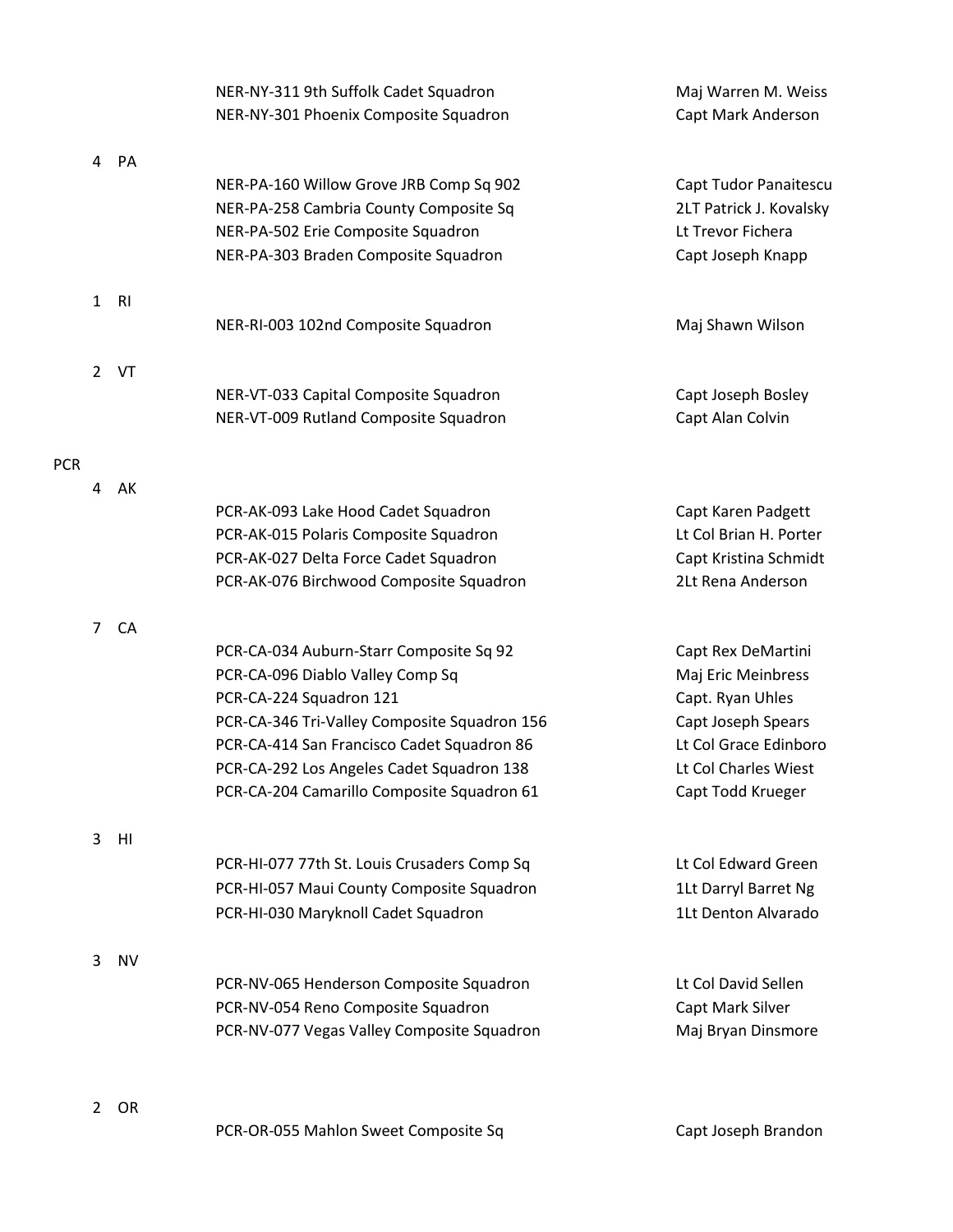|                |           | PCR-OR-008 Gorge Composite Squadron                                             | Capt Mauree Donahue Revier              |
|----------------|-----------|---------------------------------------------------------------------------------|-----------------------------------------|
| 4              | <b>WA</b> |                                                                                 |                                         |
|                |           | PCR-WA-004 Pangborn Composite Squadron                                          | Maj Morris Hahn                         |
|                |           | PCR-WA-082 Tri Cities Composite Squadron                                        | Maj Jonathan Crosier                    |
|                |           | PCR-WA-002 Green River Composite Squadron                                       | Lt Col Paul Hansen                      |
|                |           | PCR-WA-050 Overlake Composite Squadron                                          | Maj Clement Ng                          |
| <b>RMR</b>     |           |                                                                                 |                                         |
| $\mathbf{1}$   | CO        |                                                                                 |                                         |
|                |           | RMR-CO-159 Air Academy Cadet Squadron                                           | Capt Christina Jones                    |
| $\mathbf{1}$   | ID        |                                                                                 |                                         |
|                |           | RMR-ID-097 Eagle Rock Composite Squadron                                        | Capt James Meyer                        |
| $\overline{2}$ | MT        |                                                                                 |                                         |
|                |           | RMR-MT-053 Flathead Composite Squadron                                          | 2d Lt. David Grundler                   |
|                |           | RMR-MT-060 Lewis and Clark Composite Sq                                         | 1Lt Cristopher Meier                    |
| $\overline{2}$ | UT        |                                                                                 |                                         |
|                |           | RMR-UT-027 Weber Minuteman Composite Sq                                         | Capt Christopher L Oberg                |
|                |           | RMR-UT-083 Phantom Composite Squadron                                           | Lt Gary Rogers                          |
| 0              | WY        |                                                                                 |                                         |
| <b>SER</b>     |           |                                                                                 |                                         |
|                | 5 AL      |                                                                                 |                                         |
|                |           | SER-AL-134 Gen Joe Wheeler Comp Squadron                                        | Lt Stephen Dozier                       |
|                |           | SER-AL-029 Dothan Composite Squadron                                            | Maj Gerald May                          |
|                |           | SER-AL-113 Auburn Composite Squadron                                            | Lt Col Michael Provencher               |
|                |           | SER-AL-126 Springville Cadet Squadron                                           | Maj Kenneth McEntyre                    |
|                |           | SER-AL-032 Maxwell Composite Squadron                                           | Capt Josh Amerspek                      |
| 11 FL          |           |                                                                                 |                                         |
|                |           | SER-FL-462 Key West Cadet Squadron<br>SER-FL-011 North Perry Composite Squadron | 1Lt William Berlanga                    |
|                |           | SER-FL-044 SRQ Composite Squadron                                               | Maj Susan Barnett                       |
|                |           | SER-FL-370 Group V                                                              | Capt Todd Sullivan<br>Lt Julie McDonald |
|                |           | SER-FL-811 Crystal Lake Middle School Cadet Sq                                  | Capt Traci Cohen                        |
|                |           | SER-FL-432 Tallahassee Composite Squadron                                       | Lt Col Lynn Damron                      |
|                |           | SER-FL-173 Saint Augustine Composite Sq                                         | Lt Nicole Graves                        |
|                |           | SER-FL-279 Homestead Air Resrv Base Cadet Sq                                    | Capt Pedro M. Jimenez                   |
|                |           | SER-FL-425 Pensacola Cadet Squadron                                             | Capt Leo F. Bowersox, Jr.               |
|                |           | SER-FL-355 Tamiami Composite Squadron                                           | SM Michael Schumacher                   |
|                |           | SER-FL-383 Jacksonville Composite Squadron                                      | 1st Lt John McClure                     |
|                |           |                                                                                 |                                         |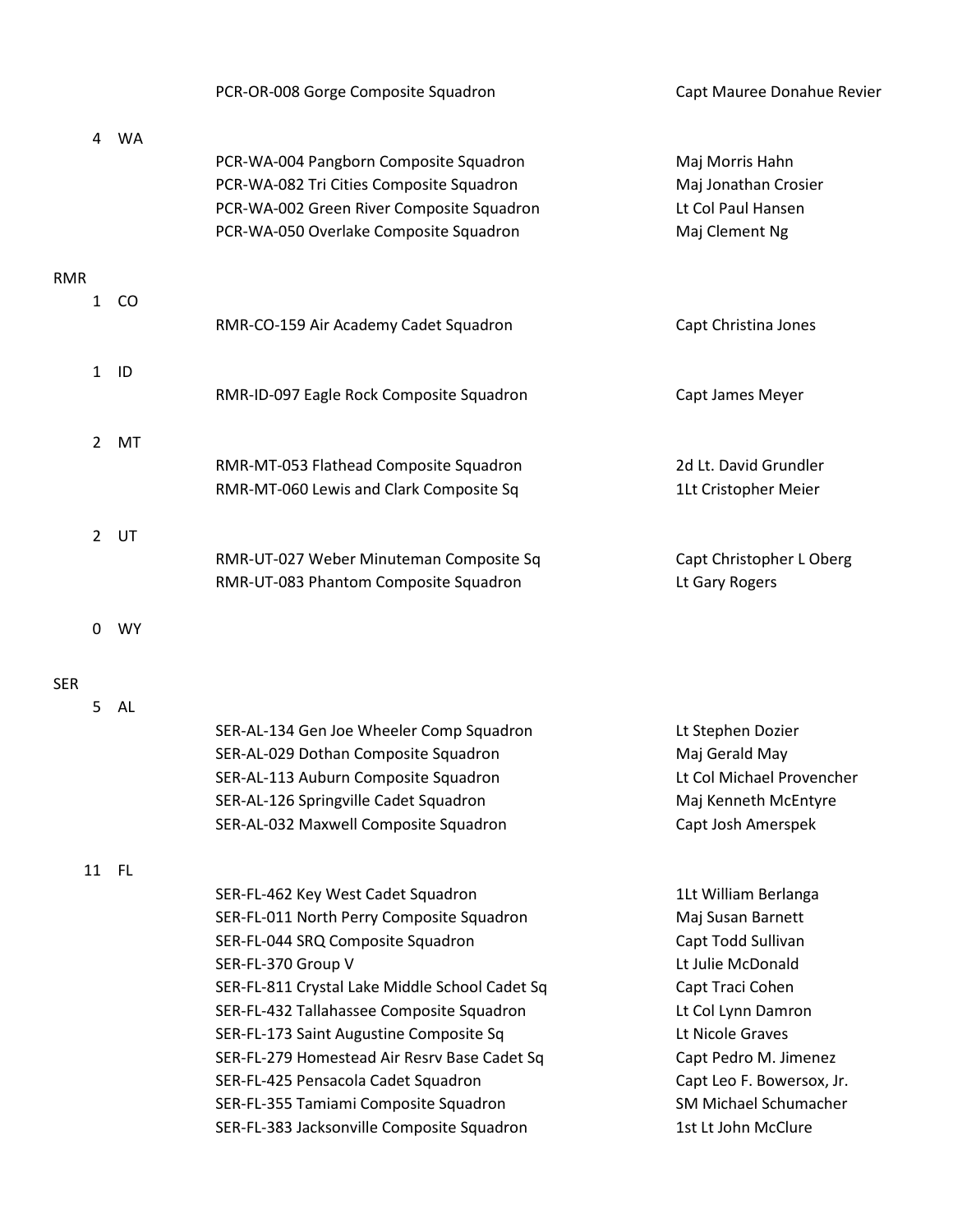| 5              | GA        |                                               |                             |
|----------------|-----------|-----------------------------------------------|-----------------------------|
|                |           | SER-GA-108 Whitfield-Murray Cadet Squadron    | 1LT Lt Barney Stratton      |
|                |           | SER-GA-098 Columbus Composite Squadron        | Lt Col Craig Young          |
|                |           | SER-GA-419 South Georgia Cadet Squadron       | Capt Amy Turnmeyer          |
|                |           | SER-GA-453 Effingham Cadet Squadron           | Capt Jeff Lariscy           |
|                |           | SER-GA-507 Ellijay Composite Squadron         | Maj Kevin Theim             |
|                |           |                                               |                             |
| 3              | <b>MS</b> |                                               |                             |
|                |           | SER-MS-057 Golden Triangle Composite Sq       | Capt. Melissa Grimes        |
|                |           | SER-MS-048 Col Berta A. Edge Composite Sq     | Lt Col Anne McClellan       |
|                |           | SER-MS-111 Madison Cadet Squadron             | 1Lt Teresa Crum             |
|                |           |                                               |                             |
| 3              | PR        | SER-PR-051 Maj William Biaggi Cadet Squadron  | Capt William Baez           |
|                |           | SER-PR-094 Lt Col Elsa M Soto-Torres Cadet Sq | 1Lt Rolando Adorno          |
|                |           | SER-PR-123 Dr. Cesareo Rosa-Nieves Cadet Sq   | 2Lt Kiana Estrada           |
|                |           |                                               |                             |
| $\overline{2}$ | <b>TN</b> |                                               |                             |
|                |           | SER-TN-015 Greeneville Composite Squadron     | Capt William Onkst          |
|                |           | SER-TN-093 Sevier County Composite Squadron   | Lt Frank Rohrer             |
|                |           |                                               |                             |
| <b>SWR</b>     |           |                                               |                             |
| 0              | AR        |                                               |                             |
|                |           |                                               |                             |
| 3              | AZ        |                                               |                             |
|                |           | SWR-AZ-220 Show Low Squadron 210              | Lt Col Carol Schaubschlager |
|                |           | SWR-AZ-021 Yuma Composite Squadron 508        | 1Lt Albert Ustaszewski      |
|                |           | SWR AZ 106 Neotoma Composite Squadron         | Lt Col Laura Markiewicz     |
|                |           |                                               |                             |
| 4              | LA        |                                               |                             |
|                |           | SWR-LA-010 Capitol City Composite Squadron    | Capt. Zachary Ogburn        |
|                |           | SWR-LA-008 Hammond Composite Squadron         | Maj Jimmie Cox              |
|                |           | SWR-LA-007 Lake Charles Composite Squadron    | Capt Jennifer Creel         |
|                |           | SWR-LA-086 Alvin Callender Composite Sq       | 1st Lt Frontis W. Ergle III |
|                |           |                                               |                             |
| 5              | NM        |                                               |                             |
|                |           | SWR-NM-018 Santa Fe Composite Squadron        | Lt Col Angie Slingluff      |
|                |           | SWR-NM-083 Albuquerque Heights Comp Sq        | Maj Mary Fox                |
|                |           | SWR-NM-084 Socorro Composite Squadron         | 1Lt Christine Kurtnaker     |
|                |           | SWR-NM-811 LBJ Middle School Cadet Sq         | 1Lt Brian Pecorella         |
|                |           | SWR-NM-024 Las Cruces Composite Squadron      | Lt Col John Orton           |
|                |           |                                               |                             |
| 0              | OK        |                                               |                             |
|                |           |                                               |                             |
| 10             | TX        |                                               |                             |
|                |           | SWR-TX-051 Plano Mustangs Composite Sq        | 1Lt Christopher J. Crismon, |